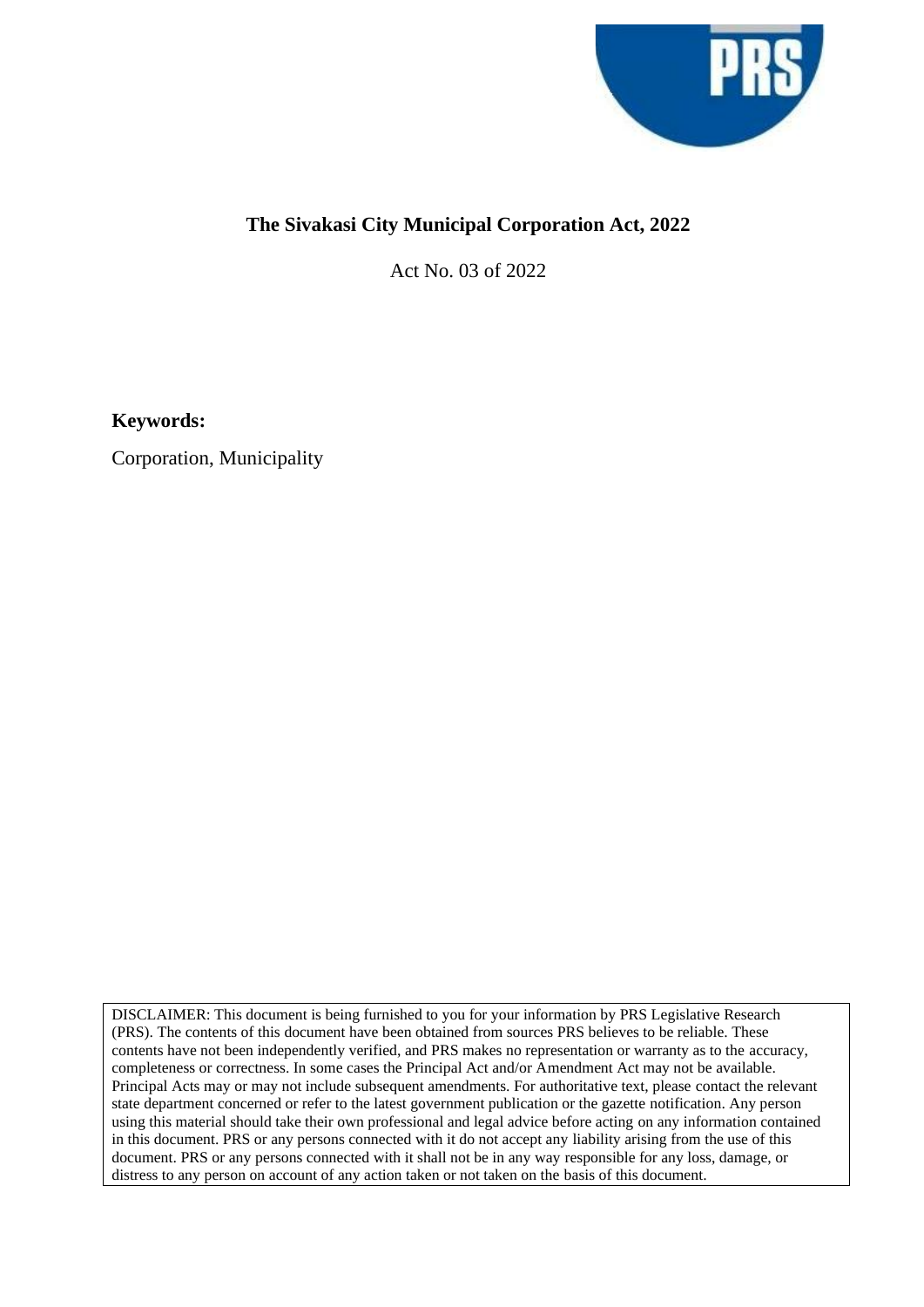The following Act of the Tamil Nadu Legistative Assembly received the assent of the Governor on the 21st January 2022 and is hereby published for general information: —

## **Act No. 3 of 2022.**

## **An Act to provide for the Establishment of a Municipal Corporation for the City of Sivakasi.**

BE it enacted by the Legislative Assembly of the State of Tamil Nadu in the Seventy-second Year of the Republic of India as follows:—

 1. (1) This Act may be called the Sivakasi City Municipal Corporation Short title, Act, 2022.

extent and commencement.

(2) It extends to the city of Sivakasi.

 (3) It shall be deemend to have come into force on the 21st day of October 2021.

2. (1) In this Act, unless the context otherwise requires,— Definitions.

 (a) "city of Sivakasi" or "city" means the local area comprised in the Sivakasi municipality and includes any local area which, after the date of the commencement of this Act, is included in the city but does not include any local area which, after such date of the commencement of this Act, is excluded from the city;

 (b) "corporation" means the municipal corporation of Sivakasi eastabelished under section 3;

(c) "council" means the council of municipal corporation of

(d) "Government" means the State Government;

 (e) "municipal council" means the municipal council of Sivakasi municipality;

Sivakasi;

(f) "municipality" means the Sivakasi municipality;

 (g) "Scheduled Castes" and "Scheduled Tribes" shall have the meanings, respectively, assigned to them in clauses (24) and (25) of Article 366 of the Constitution.

Tamil Nadu Act 25 of 1981.

(2) All words and expressions used in this Act and not defined but defined in the Coimbatore City Municipal Corporation Act, 1981 (hereinafter referred to as the "1981 Act"), shall have the meanings, respectively, assigned to them in the 1981 Act.

3. (1) With effect on and from the date of the commencement of this Act, the Establishment local area included in the Sivakasi municipality shall constitute the city of Sivakasi for the purposes of this Act and from such date of the commencement of this Act, a municipal corporation shall be deemed to have been established for the said city by the name of Sivakasi City Municipal Corporation:

of municipal corporation for city of Sivakasi.

 Provided that the Government may, from time to time, after consultation with the corporation, by notification, alter the limits of the city constituted under this sub-section so as to include therein or to exclude therefrom the areas specified in the notification: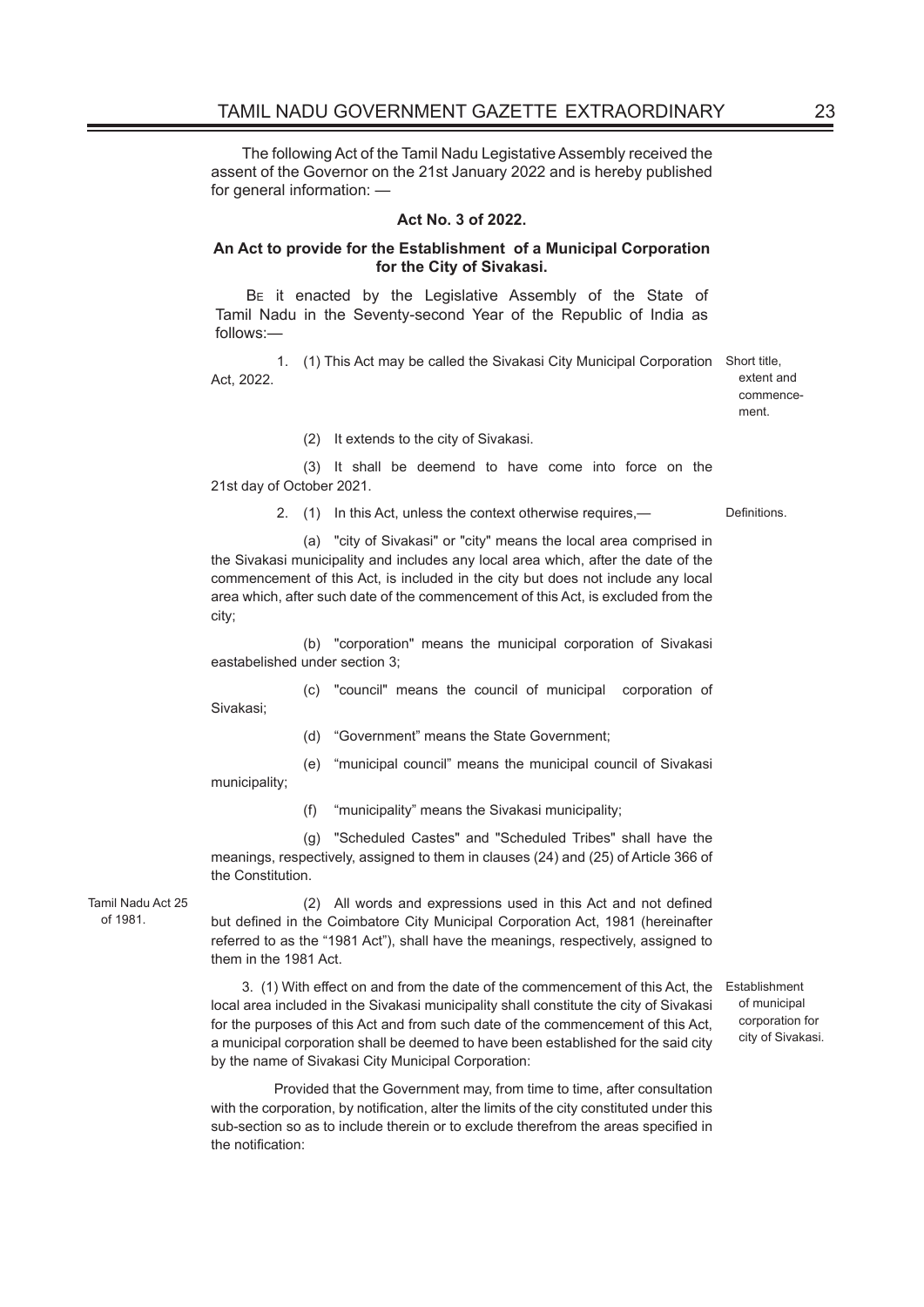Provided further that the power to issue a notification under this subsection shall be subject to previous publication.

 (2) The corporation shall, by the said name, be a body corporate, having perpetual succession and a common seal with power to acquire, hold and dispose of property and to enter into contracts and may by its corporate name, sue and be sued.

 (3) The Sivakasi municipality, functioning immediately before the date of the commencement of this Act, shall be deemed to have been abolished from such date of the commencement of this Act.

4. The municipal authorities charged with carrying out the provisions of this Act shall be,—

- (a) a Mayor;
- (b) a council;
- (c) a standing committee;
- (d) a wards committee; and
- (e) a commissioner.

Constitution of council.

Municipal authorities.

> 5. (1) Save as otherwise provided in sub-section (2), the council shall consist of such number of councillors elected in the manner laid down in this Act as may be fixed by the Government, by notification, from time to time, so, however, that the total number of councillors of the council shall not exceed seventy-two at any time.

(2) The following persons shall also be represented in the council, namely:—

 (a) the members of the House of the People representing constituencies which comprise wholly or partly the area of the corporation and the members of the Council of States registered as electors within the area of the corporation;

 (b) all the members of the Tamil Nadu Legislative Assembly representing constituencies which comprise wholly or partly the area of the corporation.

 (3) The persons referred to in sub-section (2) shall be entitled to take part in the proceedings but shall not have the right to vote in the meetings of the council.

 (4) Seats shall be reserved for the persons belonging to the Scheduled Castes and the Scheduled Tribes in the council and the number of seats so reserved shall bear, as nearly as may be, the same proportion to the total number of seats to be filled by direct election in the council as the population of the Scheduled Castes in the city or of the Scheduled Tribes in the city bears to the total population of the city.

 (5) Seats shall be reserved for women belonging to the Scheduled Castes and the Scheduled Tribes, from among the seats reserved for the persons belonging to the Scheduled Castes and the Scheduled Tribes, which shall not be less than fifty per cent of the total number of seats reserved for the persons belonging to the Scheduled Castes and the Scheduled Tribes.

(6) Seats shall be reserved for women in the council and the number of seats reserved for women shall not be less than fifty per cent including the number of seats reserved for women belonging to the Scheduled Castes and Scheduled Tribes of the total number of seats in the council.

(7) The reservation of seats under sub-sections (4) and (5) shall cease to have effect on the expiry of the period specified in Article 334 of the Constitution.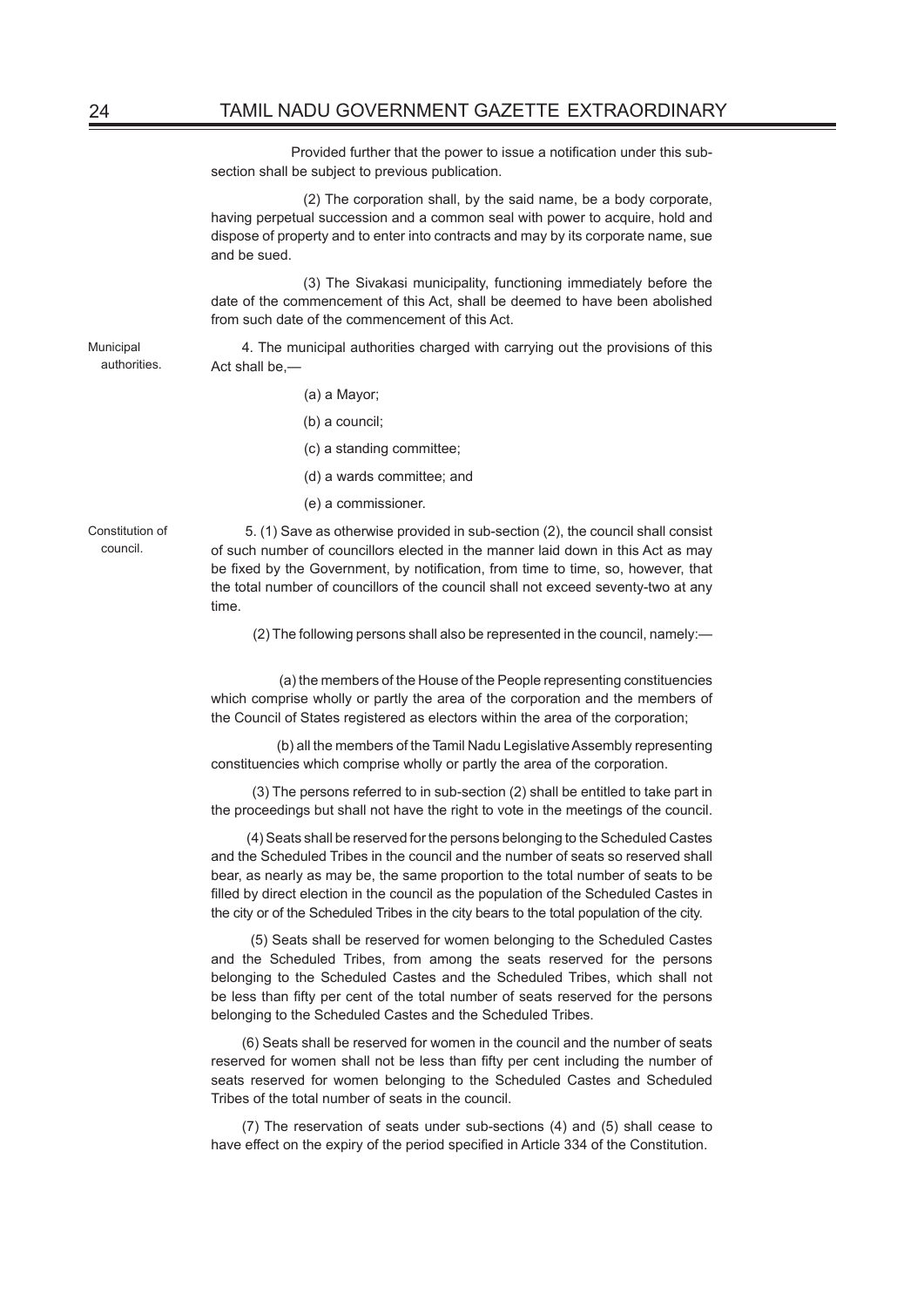6. (1) The corporation, unless sooner dissolved, shall continue for five years from the date appointed for its first meeting after each ordinary election and no longer and the said period of five years shall operate as a dissolution of the corporation. Duration of corporation.

(2) An election to constitute the corporation shall be completed,—

(a) before the expiry of its duration specified in sub-section (1); or

 (b) before the expiration of a period of six months from the date of its dissolution:

 Provided that where the remainder of the period for which the dissolved corporation would have continued, is less than six months, it shall not be necessary to hold any election, under this sub-section for constituting the corporation for such period.

 7. (1) Subject to the provisions of sub-sections (2) and (3), the Tamil Nadu District Municipalities Act, 1920 (hereinafter referred to as the "District Municipalities Act") shall, with effect on and from the date of the commencement of this Act, cease to apply to the local area comprised within the city of Sivakasi.

Tamil Nadu District Municipalities Act, 1920 not to apply.

> provisions of 1981 Act to corporation.

(2) Such cessor shall not affect,—

 (a) the previous operation of the District Municipalities Act in respect of the local area comprised within the city of Sivakasi;

 (b) any penalty, forfeiture or punishment incurred in respect of any offence committed against the District Municipalities Act; or

 (c) any investigation, legal proceedings or remedy in respect of such penalty, forfeiture or punishment, and any such penalty, forfeiture or punishment may be imposed as if this Act had not been passed.

(3) Notwithstanding anything contained in sub-section (1), all appointments, notifications, notices, rules, bye-laws, regulations, orders, directions, licences, permissions, schemes, forms and powers, made or issued or conferred under the District Municipalities Act and in force on the date of the commencement of this Act shall, so far as they are not inconsistent with the provisions of this Act, continue to be in force in the local area comprised within the city of Sivakasi until they are replaced by the appointments, notifications, notices, rules, bye-laws, regulations, orders, directions, licences, permissions, schemes, forms and powers to be made or issued or conferred under this Act.

 8. (1) Save as otherwise expressly provided herein, all the provisions of the 1981 Act, including the provisions relating to the levy and collection of any tax or fee are hereby extended to and shall apply, *mutatis mutandis* to the corporation and the 1981 Act shall, in relation to the corporation, be read and construed as if the provisions of this Act had formed part of the 1981 Act. Application of

 (2) For the purpose of facilitating the application of the provisions of the 1981 Act to the corporation, the Government may, by notification, make such adaptations and modifications of the 1981 Act and the rules and bye-laws made thereunder, whether by way of repealing, amending or suspending any provisions thereof, as may be necessary or expedient and thereupon, the 1981 Act and the rules made thereunder, shall apply to the corporation subject to the adaptations and modifications so made.

Tamil Nadu Act V of 1920.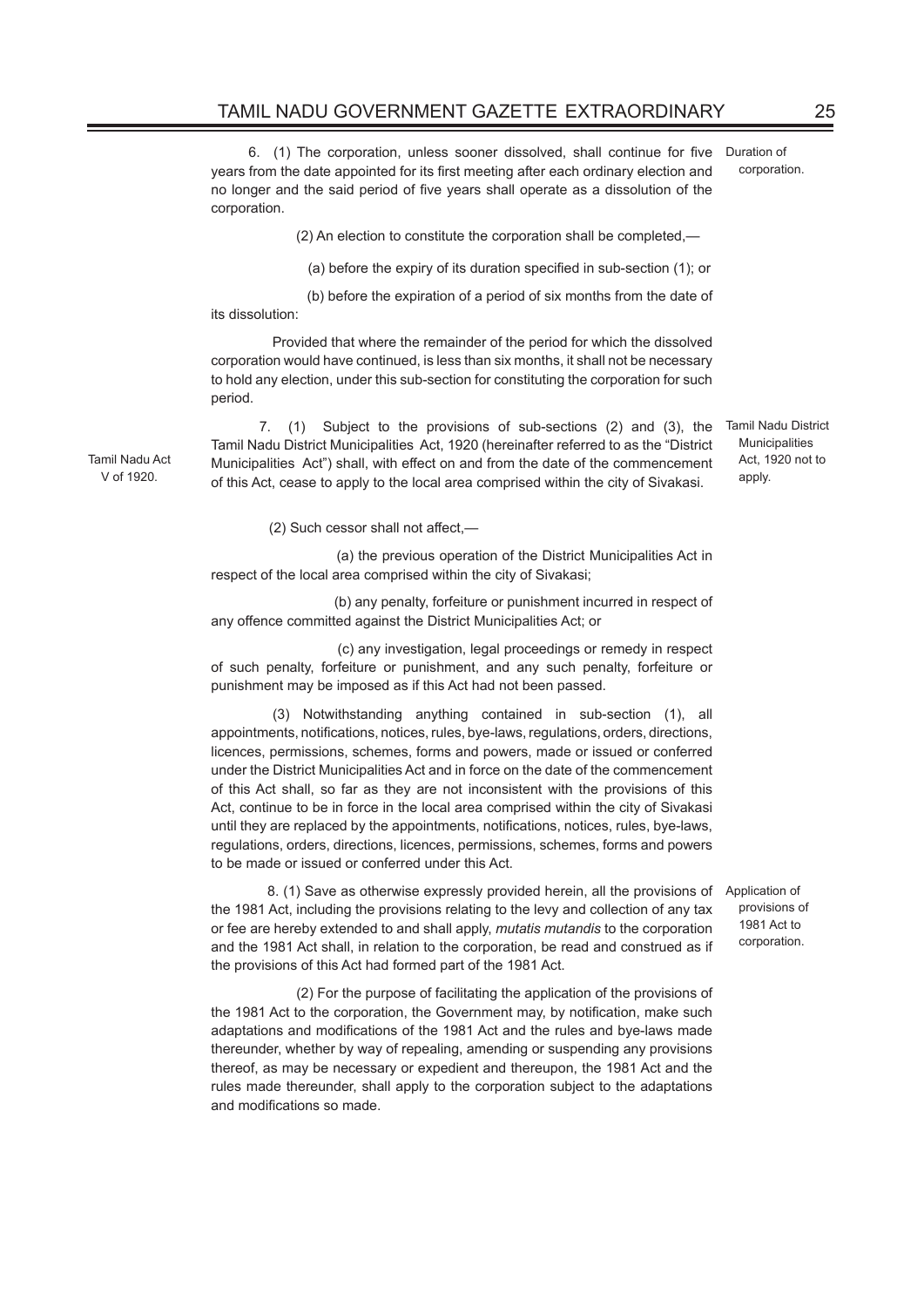(3) Notwithstanding that no provision or insufficient provision has been made under sub-section (2) for the adaptation of the provisions of the 1981 Act, or the rules and bye-laws made thereunder, any court, tribunal or authority required or empowered to enforce these provisions may, for the purpose of facilitating their application to the corporation, construe these provisions in such manner, without affecting the substance, as may be necessary or proper having regard to the matter before the court, tribunal or authority.

(4) In the 1981 Act as extended and applied to the city of Sivakasi,—

 (a) any reference to the city of Coimbatore and Coimbatore municipality, shall by reason of this Act, be construed as a reference to the city of Sivakasi and Sivakasi municipality, respectively; and

 (b) any reference to the Coimbatore Corporation, Corporation of Coimbatore and Municipal Corporation of Coimbatore, shall by reason of this Act, be construed as a reference to the Sivakasi Corporation, Corporation of Sivakasi and Municipal Corporation of Sivakasi, respectively.

**Transitional** provisions.

 9. (1) All property, all rights of whatever kind, used, enjoyed or possessed by and all interests of whatever kind owned by or vested in, or held in trust by or for the municipal council with all rights of whatever kind used, enjoyed or possessed by the municipal council as well as all liabilities legally subsisting against the municipal council, on and from the date of the commencement of this Act and subject to such directions as the Government may, by general or special order, give in this behalf, vest with the corporation.

 (2) All arrears of taxes or other payments by way of composition for a tax, or due for expenses or compensation, or otherwise due to the municipal council on the date of such commencement may be recovered as if they had accrued to the corporation and may be recovered as if such arrears or payments had become due, under the provisions of this Act.

 (3) All taxes, fees and duties, which immediately before the date of the commencement of this Act were being levied by the municipal council shall be deemed to have been levied by the corporation under the provisions of this Act and shall continue to be in force accordingly until such taxes, fees and duties are revised, cancelled or superseded by anything done or any action taken under this Act.

 (4) All proceedings taken by, or against, the municipal council or authority or any person under the District Municipalities Act may be continued by, or against, the corporation, authority or person as if such proceedings had been commenced under the provisions of this Act.

 (5) Any action taken under the District Municipalities Act, by any authority before the date of such commencement shall be deemed to have been taken by the authority competent to take such action under this Act as if this Act had been in force.

 (6) Notwithstanding anything contained in this Act, every officer or employee who, immediately before the date of the commencement of this Act, was in the service of the municipality shall, on and from the date of such commencement, be deemed to be an officer or employee of the corporation:

Provided that—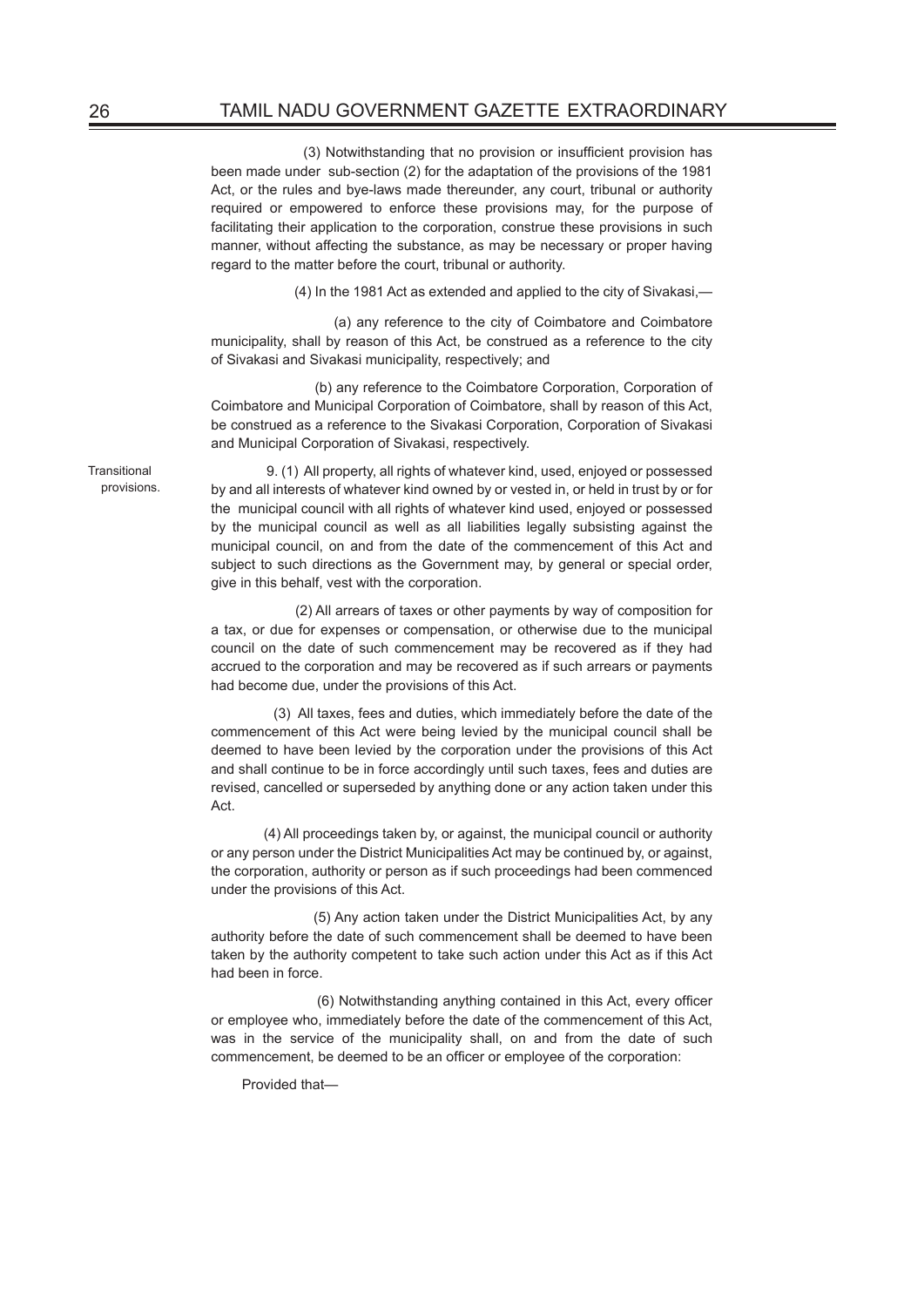(a) the terms and conditions applicable to such officers and employees consequent on their absorption in the service of the corporation shall not be less favourable than those applicable to such employees immediately before the date of such commencement, as regards pay and allowances, leave, pension, gratuity, provident fund and age of superannuation; and

 (b) the service rendered by any such officer or other employee under the municipality upto the date of such commencement shall be deemed to be service under the corporation and he shall be entitled to count that service for the purpose of increment, leave, pension, provident fund and gratuity:

 Provided further that any officer or other employee serving in the municipality shall be given an option to be exercised within such time and in such manner as may be prescribed either to be absorbed in the service of the corporation or to be transferred to the service referred to in Section 73-A of the District Municipalities Act or to be retrenched from the service of the municipality on such retrenchment benefits as may be prescribed.

 (7) Any division of the Sivakasi municipality into wards, made under the District Municipalities Act, and in force on the date of the commencement of this Act shall be deemed to be a division of the corporation until altered.

 (8) The electoral roll prepared for the Sivakasi municipality under the District Municipalities Act, and in force on the date of the commencement of this Act, shall be deemed to be the electoral roll for the corporation until a new electoral roll is prepared and published and the part of the said electoral roll relating to each ward of the municipality shall be deemed to be the list of the electoral roll for the corresponding division of the corporation.

10. (1) There shall be appointed by the Government, by notification, a Special Appointment of Officer to exercise the powers, perform the duties and discharge the functions of— Special Officer.

- (a) the council,
- (b) the standing committee,
- (c) the commissioner, and
- (d) the wards committee.

(2) The Special Officer shall exercise the powers, perform the duties and discharge the functions,—

(a) of the corporation, until the elected councillors come into office;

 (b) of the standing committee, until a standing committee is appointed by the corporation; and

 (c) of the commissioner, until a commissioner is appointed by the Government and such officer may, if the Government so direct, receive remuneration for his services from the municipal fund.

(3) Until a new Special Officer is appointed by the Government under subsection (1), the Special Officer of the municipality functioning immediately before the date of commencement of this Act shall be deemed to be the Special Officer of the corporation and he shall exercise the powers and perform the duties and discharge the functions as those exercised, performed and discharged by the Special Officer appointed under sub-section (1).

(4) The Special Officer appointed under sub-section (1) shall hold office for six months from the date of his appointment or until the day on which the first meeting of the council is held after ordinary elections to the corporation which ever is earlies.